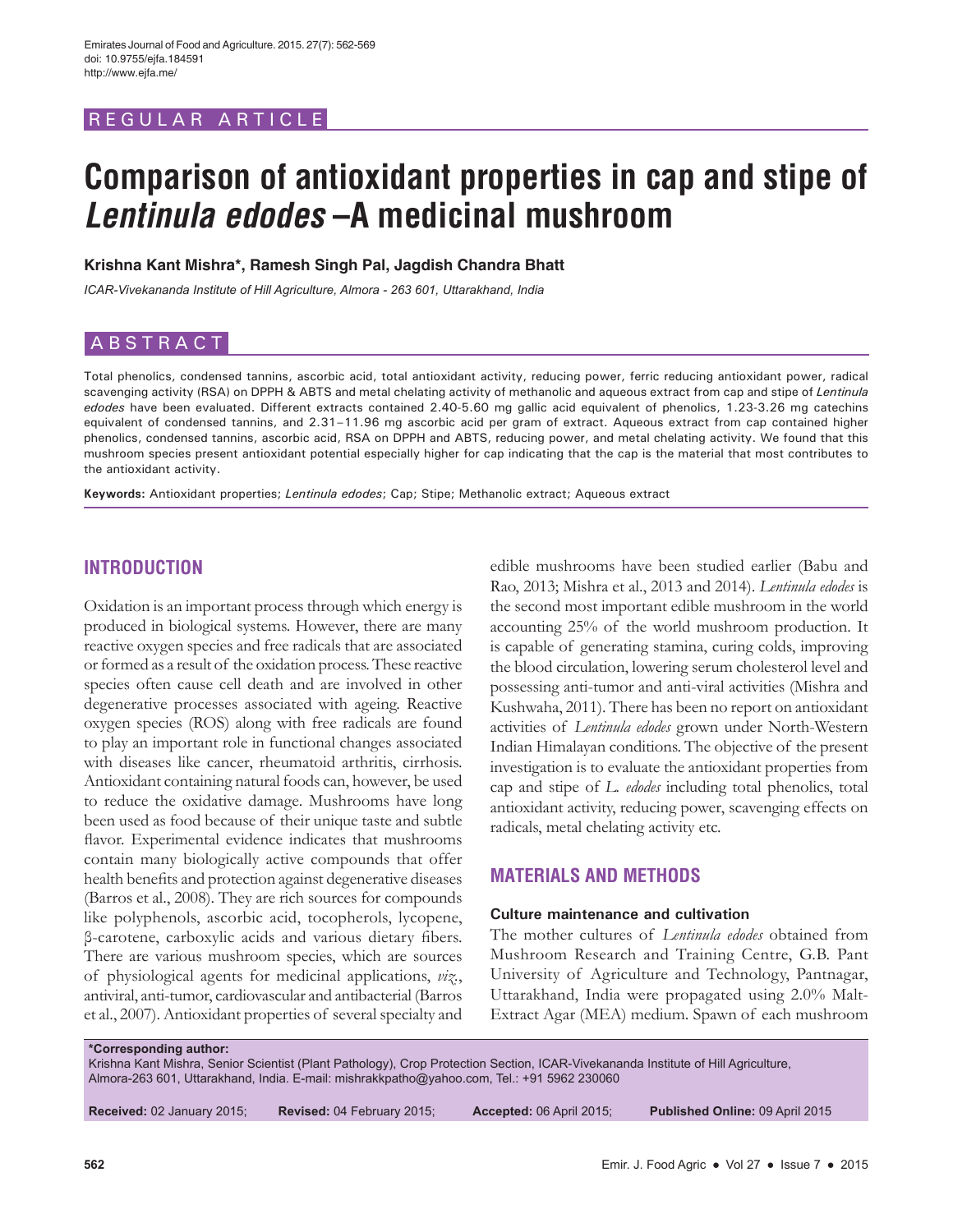species was prepared in 500 ml clean glass bottles using a mixture of wheat grains  $(200g)$ , CaCO<sub>3</sub>  $(1.5 g)$  and  $CaSO<sub>4</sub>(6 g)$  as per standard methodology. Bottles were filled with the wheat grains, plugged with non-absorbent cotton and autoclaved at 121ºC for 90 min. After cooling, five mycelial-agar plugs (5 mm dia) were placed into the grain mixture and then incubated for one week at 24º C. Spawn was then shaken in order to evenly distribute mycelia on the grains. Spawn was incubated for an additional week, shaken again and then stored at 4°C until used. The mushroom was cultivated as per standard methodology (Mishra and Kushwaha, 2011).

#### **Sample preparation**

Freshly harvested mushroom fruiting bodies were shade dried and grinded in a super mill grinder 1500 series (Newport Scientific Pvt. Ltd.). Mushroom powder (2g) was extracted with 100mL methanol and water separately, using semiautomatic soxhlet apparatus (pelican, socsplus, 2AS, Chennai). The methanolic and aqueous extracts from cap and stipe of *L. edodes* were evaporated at 40ºC to dryness, re-dissolved in methanol at a concentration of 10 mg/ml and stored at 4°C to measure antioxidant activities and related parameters. Estimation of different antioxidant activities and bioactive compounds were carried out in triplicate.

#### **Determination of total polyphenol**

Total polyphenol (TPP) in the mushroom samples was estimated by a colorimetric assay, based on standard procedures with some modifications (Singleton and Rossi, 1965). Briefly, 1.0 ml of mushroom extract (10mg/ml) was mixed with Folin and Ciocalteu's phenol reagent (1.0 ml). After 3 min, 1.0 ml of saturated sodium carbonate solution was added to the mixture and volume was adjusted to 10 ml with distilled water. The reaction was kept in dark for 90 min, after which the absorbance was read at 725 nm (Thermo scientific chemito spectrascan UV 2600 spectrophotometer). Gallic acid was used to calculate the standard curve  $(1-80 \mu g/ml)$ . The results were mean values + standard deviations and expressed as mg of gallic acid equivalent (GAE)/g of extract.

#### **Determination of Condensed Tannins and ascorbic acid**

Condensed tannins (CT) were estimated using the standard method with some modification (Sun et al., 1998). To the freshly prepared extracts (0.10 ml), methanol  $(0.90 \text{ ml})$  was added followed by  $1\%$  vanillin reagent (2.50 ml) and 9 M HCl (2.50 ml). The solution was mixed thoroughly and absorbance was recorded at 500 nm after 20 minutes incubation at 30°C. Condensed tannins content was calculated from the standard calibration curve based on catechins (0-10mg/mL). Ascorbic acid (AA) was determined according to the volumetric method

(Thimmaiah, 1999). Ten milliliter of 4% oxalic acid was added to standard solution of vitamin C (100  $\mu$ M, purity 99%) and the resulting solution was titrated against 2, 6-dichloroindophenol dye until a pink colour end point was obtained (titer value V<sub>1</sub>). Again, dried methanolic extract of each sample (100 mg) was extracted with 4% oxalic acid and volume was made to 100 ml. The filtered extract (5 ml) was mixed with 10 ml of 4% oxalic acid and titrated against 2, 6-dichloroindophenol dye until a pink colour end point was obtained (titer value  $V_2$ ). Ascorbic acid content was calculated based on the following equation:

Amount of ascorbic acid (mg/100 g sample) =  $[(0.5 \text{ mg})]$  $\times$  V<sub>2</sub>  $\times$  100 ml  $)/(V_1 \times 15$  ml  $\times$  Wt. of samples)]  $\times$  100

Where,  $\mathrm{V}_\mathrm{1}$  and  $\mathrm{V}_\mathrm{2}$  were the volume of the dye used to titrate vitamin C and sample extract, respectively. The result was expressed as mg ascorbic acid/g extract.

# **Determination of radical scavenging activity on DPPH and ABTS**

Radical scavenging activity (RSA) on DPPH (2, 2-diphenyl-1-picrylhydrazyl) was determined by measuring the decrease in absorbance of methanolic DPPH solution at 515 nm in the presence of the extract (Brand-Williams et al., 1995) with some modifications. The stock solution prepared by dissolving 24 mg of DPPH in 100 mL methanol was stored at -20C° and working solution was obtained by mixing 10 mL stock solution with 45 mL methanol to get an absorbance of  $1.17 \pm 0.02$  units at 515 nm. Mushroom samples (150  $\mu$ L) of different concentrations  $(5 - 25 \text{ mg/ml})$  were allowed to react with 2850 µL of DPPH working solution for 24 h in dark and absorbance was read at 515 nm. Radical scavenging activity was calculated as a percentage of DPPH discoloration by the equation:

RSA on DPPH (%) = 
$$
[(A_{\text{control}} - A_{\text{sample}})/(A_{\text{control}})] \times 100
$$

Where,  $A_{\text{sample}}$  is the absorbance of the solution recorded during addition of extract/reference at a particular level, and  $A_{\text{control}}$  is the absorbance of the DPPH solution without addition of extract.

The radical scavenging activity (RSA) on ABTS [2,2′-azinobis-(3-ethylbenzothiazoline-6-sulfonic acid)] was determined by measuring the decrease in absorbance of methanolic ABTS solution at 745 nm in the presence of the extract (Arnao et al., 2001). The stock solutions; 7.0 mM ABTS and 2.3 mM ammonium persulfate, were prepared. The working solution was prepared by mixing two stock solutions in equal quantities and allowing them to react for 12 h at room temperature in dark. The working solution was diluted by mixing 1.0 mL ABTS solution with 3.0 mL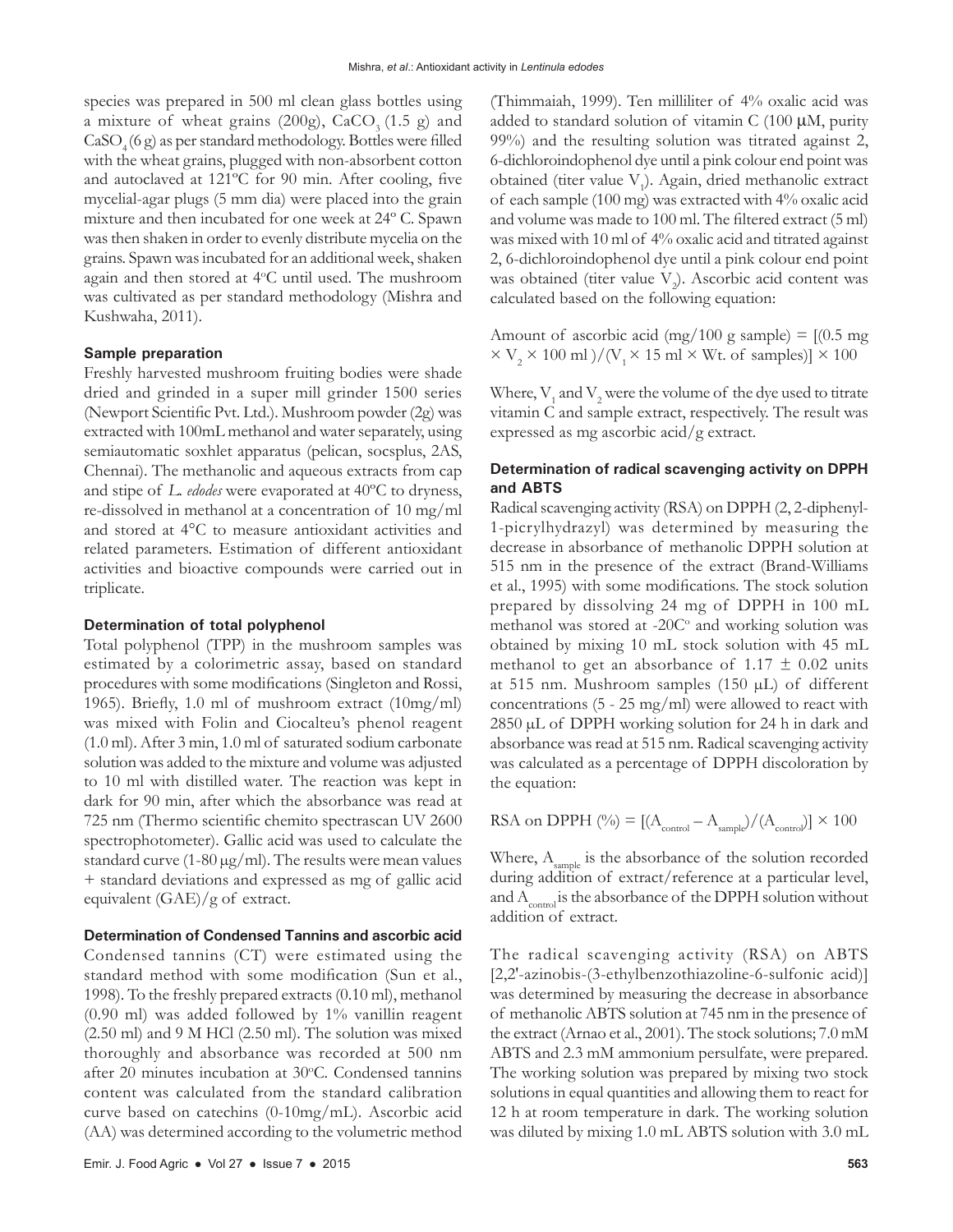methanol to obtain an absorbance of  $0.9 \pm 0.02$  units at 745 nm. Mushroom sample extracts (200 µL) of different concentrations (5 - 25 mg/ml) were allowed to react with 2000 µL of the freshly prepared ABTS solution for 30 min in dark condition and absorbance was taken at 745 nm. The percentage inhibition was calculated by the equation:

RSA on ABTS (%) = 
$$
[(A_{\text{control}} - A_{\text{sample}})/(A_{\text{control}})] \times 100
$$

Where,  $A_{\text{sample}}$  is the absorbance of the solution recorded during addition of extract/reference at a particular level and  $A_{control}$  is the absorbance of the ABTS solution without addition of extract.

## **Determination of ferric reducing antioxidant power (FRAP)**

The FRAP assay was done according to the method of Benzie and Strain (1996) with some modifications. The stock solutions 300mM acetate buffer (pH 3.6), 10 mM TPTZ (2, 4, 6- tripyridyl-s-triazine) solution in 40 mM HCl, and 20 mM FeCl<sub>3</sub>.6H<sub>2</sub>O solution were prepared. The fresh working FRAP solution was prepared by mixing 25mL acetate buffer, 2.5mL TPTZ solution and 2.5mL FeCl<sub>3</sub>.6H<sub>2</sub>O solution and warmed at 37<sup>o</sup>C before use. Mushroom extracts (150  $\mu$ L) of different concentrations (5-25 mg/ml) were allowed to react with 2850  $\mu$ L of the FRAP solution for 30 min in dark condition and absorbance of the colored product (ferrous tripyridyltriazine complex) were taken at 593 nm. The FRAP value was determined by plotting a standard curve obtained by addition of ferrous sulfate heptahydrate (Merck, Darmstadt, Germany) to the FRAP reagent. The results were expressed in  $\mu$ M equivalent to  $\text{FeSO}_4\text{-}7\text{H}_2\text{O}$  as FRAP value.

## **Determination of total antioxidant activity**

The total antioxidant activity of mushroom extracts was estimated using the phosphomolybdenum method (Prieto et al., 1999) based on the reduction of Mo (VI) to Mo (V) by the sample analyte and subsequent formation of specific green phosphate/Mo (V) compounds. A 0.3 ml aliquot of extract solution  $(5-25 \text{ mg/ml})$  combined with 2.7 ml of the reagent solution (0.6 M sulfuric acid, 28 mM sodium phosphate and 4 mM ammonium molybdate) was capped and incubated in a boiling water bath at 95°C for 90 min. Samples were allowed to cool at room temperature and absorbance was measured at 695 nm. For the blank, 0.3 ml methanol/double distilled water was mixed with 2.7 ml of the reagent. A standard curve of trolox  $(10-100\mu)$  was prepared and total antioxidant activity was expressed as μM trolox equivalent.

#### **Reducing power assay**

The reducing power (RP) was determined according to the standard methodology (Huda-Faujan et al., 2009). Various concentrations (5-25 mg/ml) of methanolic/aqueous extracts (200 μl) were taken and volume was made to 1.0 ml by adding distilled water, followed by addition of 2.5 ml of sodium phosphate buffer (0.2 M, pH 6.6) and 2.5 ml of 1% potassium ferricyanide. The resulting mixture was incubated at 50°C for 20 min. Furthermore, 2.5 ml of 10% trichloroacetic acid (w/v) were added and centrifuged at 3000 rpm for 10 min. The upper layer (2.5 ml) was mixed with 2.5 ml of de-ionized water and 0.5 ml of 0.1% of ferric chloride. The absorbance was measured at 700 nm; higher absorbance indicates higher reducing power.

#### **Determination of metal chelating activity**

The chelating of ferrous ions by mushroom extract was determined by the modified method (Dinis et al., 1994). The sample (0.5 ml) of different concentrations (5-25 mg/ml) was added to a solution of 2 mM FeCl<sub>2</sub> (0.05 ml). The reaction was initiated by the addition of 5 mM ferrozine (0.2 ml). The mixture was shaken vigorously, kept at room temperature for 10 min and absorbance of the resulting solution was measured at 562 nm. The metal chelating activity (MCA) was calculated according to the following equation:

Metal chelating activity (%) =  $[(A_{control} - A_{sample})/(A_{control})]$  $\times$  100

Where,  $A_{sample}$  is the absorbance of the solution recorded during addition of extract at a particular level and  $A_{control}$  is the absorbance of the FeCl<sub>2</sub> and ferrozine solution without addition of extract.

#### **Statistical analysis**

The statistical analyses were performed using the statistical package SPSS (Statistical Package for Social Science, SPSS Inc., Chicago, IL). Analyses of variance were performed by ANOVA and significance of each group was verified with one-way analysis of variance followed by Duncan's multiple range test (P<0.05). For multifactorial comparison, principal component analyses (PCA) was used to display the correlation between the various parameters and their relationship with the different mushroom extract. Varimax rotation was performed to produce orthogonal transformations to the reduced factors to identify the high and low correlations better. Multifactorial analysis was carried out using the XLStat-Pro 7.5 (Addinsoft, New York, USA) software.

# **RESULTS AND DISCUSSION**

#### **Total polyphenols**

The content of phenolic compounds could be used as an important indicator of antioxidant capacity. It has been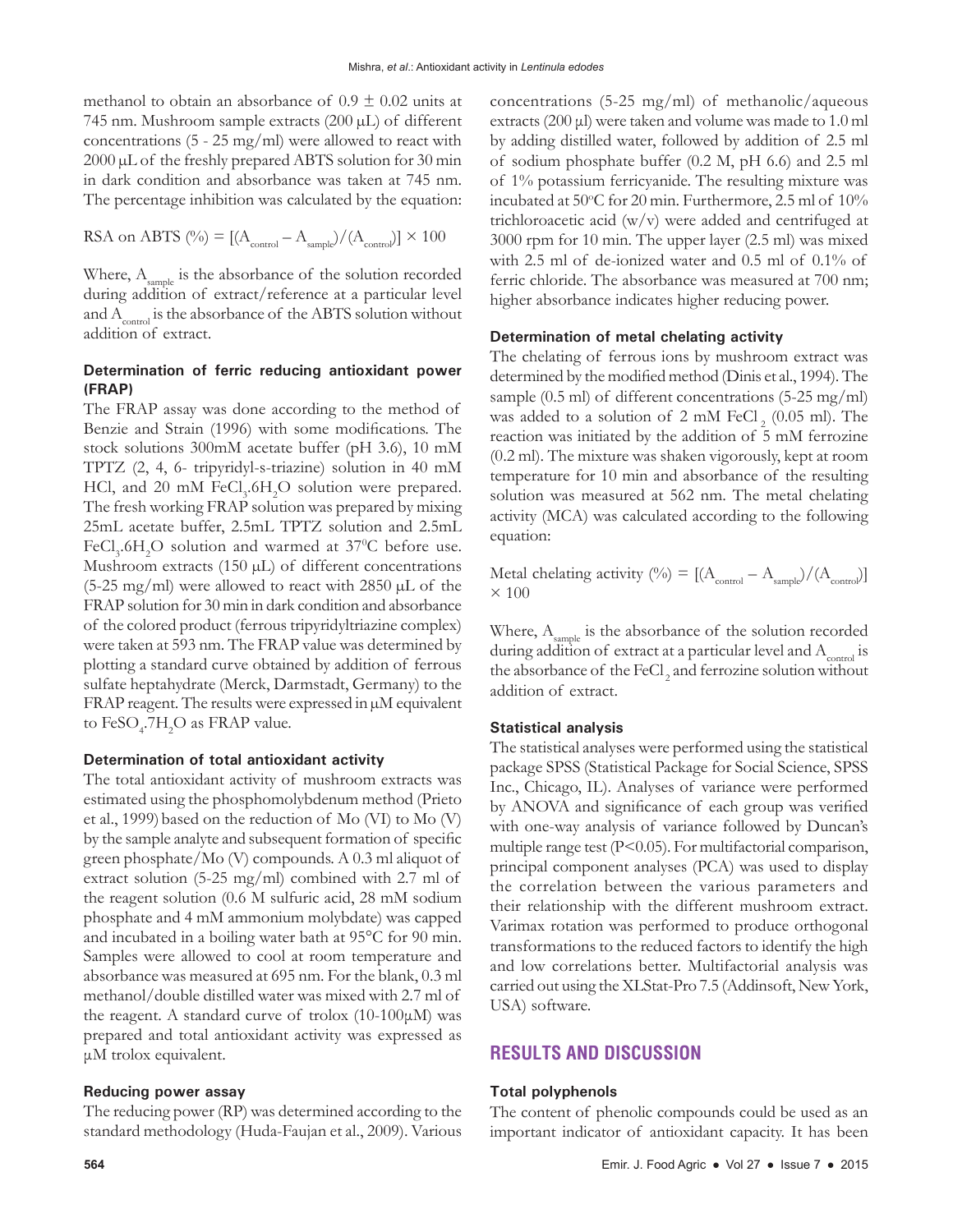reported that the antioxidant activity of plant materials is well correlated with the content of their phenolic compounds (Pan et al., 2008). Total phenolic contents for the analysed mushroom samples evaluated by the Folin–Ciocalteu method are shown in Fig. 1. Results were expressed as mg of gallic acid equivalents/g of mushroom extract. The amount of total phenolics in cap aqueous extract was higher  $(5.60 \pm 0.11 \text{ mg } GAE/g \text{ extract})$  while other had lower phenolic contents, with stipe methanolic extract showing the lowest amount (2.40  $\pm$  0.11 mg GAE/g extract). In the present study, the extracts from the cap showed higher phenolic content than the stipe, in general (Fig. 1) compared to the reported values in other mushrooms such as cap methanolic extracts for *Lactarius deliciosus* (10.66 ± 0.52 mg GAE/g), *Tricholoma portentosum* (6.57  $\pm$  0.31 mg GAE/g) and *Hypsizygus ulmarius* (26.72 ± 0.50 mg GAE/g) (Ferreira et al., 2007; Babu and Rao, 2013). Mushroom extracts have high levels of phenolic compounds, composed of one or more aromatic rings bearing one or more hydroxyl groups, which can exhibit extensive free radical-scavenging activities as hydrogen donors or electron-donating agents and metal ion-chelating properties. The greater numbers of hydroxyl groups in the phenolics could exhibit higher antioxidant activity (Rangkadilok et al., 2007).

#### **Condensed tannin and ascorbic acid content**

Flavonoids are the most common and widely distributed groups of plant phenolic compounds which usually are very effective antioxidants. The condensed tannins (catechins) from the mushroom samples were assayed by vanillin-HCl colorimetric assay and expressed in mg catechins/g extract. The result showed that condensed tannins of various extracts varied considerably from 1.23-3.26 mg catechin/g extract (Fig. 2). The amount of total condensed tannins in cap aqueous extract was higher (3.26  $\pm$  0.07 mg catechin/g extract) while stipe methanolic extract showed the lowest amount (1.23  $\pm$  0.01 mg catechin/g extract). Sudha et al. (2012) also reported that total flavonoid content of various extracts of *Pleurotus eous* varied considerably from 6.38- 7.79 mg CAE/g extract. Ascorbic acid in the mushroom sample extracts are shown in Fig. 2. Ascorbic acid varied considerably from 2.31–11.96 mg/g extract, which is in agreement with other authors (Mau et al., 2002; Tsai et al., 2009). Ascorbate is a powerful secondary antioxidant, reducing the oxidized form of  $\alpha$ -tocopherol, an important antioxidant in non-aqueous phase (Padh, 1990).

#### **Radical scavenging activity on DPPH and ABTS**

Free radical scavenging is one of the mechanisms in inhibiting lipid oxidation commonly used to estimate antioxidant activity. The radical scavenging activity (RSA) of mushroom extracts was tested against the ABTS and DPPH. ABTS assay is an excellent tool for determining the antioxidant activity of hydrogen-donating antioxidants



**Fig 1.** Total phenolics content (mg GAE/g dry weight mushroom) in methanolic and aqueous extract from *L. edodes* cap and stipe. All data are means of three (n=3) independent measurements ± standard error.



**Fig 2.** Condensed tannin and ascorbic acid content in methanolic and aqueous extract from *L. edodes* cap and stipe.

and of chain breaking antioxidants (Leong and Shui, 2002). RSA on DPPH and ABTS of different mushroom extracts varied from 4.40-89.58 and 9.32-99.61, respectively (Fig. 3) and increased with increase in concentration. RSA on DPPH was higher for cap aqueous extract (89.58 at 25mg/mL extract concentration) while stipe methanolic extract showed lowest RSA on DPPH (4.40 at 5 mg/mL extract concentration). The scavenging activity was better in aqueous extract when compared to methanolic extract. RSA on ABTS was also better in aqueous extract in comparison to methanolic extract and found to be higher in cap aqueous extract (99.61 at 25 mg/mL extract concentration). The extracts obtained from the mushroom cap proved to have better scavenging effect (Ferreira et al., 2007). Scavenging effects of the acetonic, methanolic and aqueous extracts from the fruiting bodies of *P. salmoneostramineus* and *P. citrinopileatus* increased with increasing concentrations (Alam et al., 2011a and b). With the presence of radical scavenging activity, consumption of this mushroom species might be beneficial to protect human body against oxidative damage, which can be further developed into health related degenerative illnesses.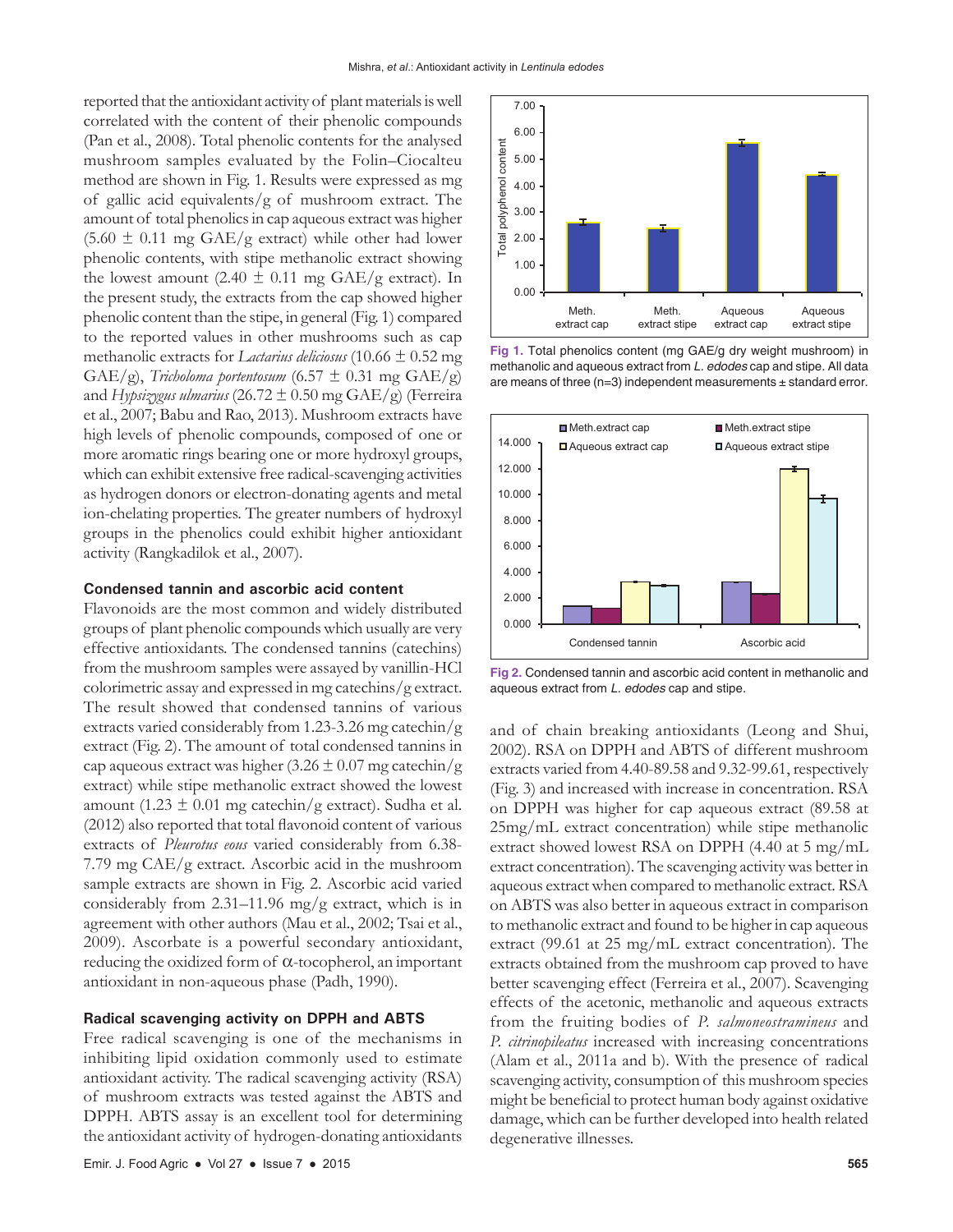

**Fig 3.** (a & b) Radical scavenging activity on DPPH and ABTS in methanolic and aqueous extract from *L. edodes* cap and stipe. All data are means of three (n=3) independent measurements  $\pm$  standard error.

#### **Ferric reducing antioxidant power (FRAP)**

All the extracts from mushroom species parts showed increased FRAP with the increase in concentration (Fig. 4). At 25 mg/mL concentration, the ferric reducing power of cap aqueous extract was found to be higher  $(332.77 \pm 8.5 \mu M \text{ FeSO}_4 \text{ equivalent})$  whereas, the lowest FRAP value was obtained in stipe methanolic extract at 5 mg/ml concentration (23.17  $\pm$  0.23  $\mu$ M FeSO<sub>4</sub> equivalent). Excellent FRAP in *Hypsizygus ulmarius* cap compared to other extracts were reported (Babu and Rao, 2013). The results revealed that cap aqueous extract possessed hydrogen-donating capacity indicating the significant reducing power of the extract.

#### **Total antioxidant activity**

Total antioxidant activities of methanolic and aqueous extracts from cap and stipe increased with increase in concentration (Fig. 5). At 25 mg/ml, antioxidant activities were 164.76, 154.42, 154.07, 215.49 µM trolox equivalent for cap methanolic extract, stipe methanolic extract, cap aqueous extract and stipe aqueous extract, respectively. The antioxidant activities of three extracts from fruit bodies, mycelia and fermentation filtrate of *Pleurotus citrinopileatus* increased with concentration (Lee et al., 2007).

#### **Reducing power**

Reducing power of the methanolic and aqueous extracts was excellent and increased steadily with the increased concentration (Fig. 6). The reducing powers of methanolic and aqueous extracts of cap were  $0.34 \pm 0.004$  and  $0.54$  $±$  0.005, respectively at 25 mg/mL concentration. The reducing powers of methanolic and aqueous extracts of *Pleurotus eous* were reported to be 0.587 and 0.673 at

![](_page_4_Figure_10.jpeg)

**Fig 4.** FRAP value in methanolic and aqueous extract from *L. edodes* cap and stipe. All data are means of three (n=3) independent measurements ± standard error.

2.0 mg/mL, respectively (Sudha et al., 2012), however, cap and stipe methanolic extracts of *Hypsizygus ulmarius* and *Calocybe indica* were 2.46, 2.53, 1.71 and 2.05, respectively (Babu and Rao, 2013).The high reducing power exhibited by the extracts might be indicative of the hydrogen donating ability of the active species present in the extracts.

#### **Metal chelating activity**

The metal chelating activity of different mushroom species extracts on ferrous ions increased with increase in concentration (Fig. 7). The chelating activity of cap aqueous extract (88.86  $\pm$  1.2% at 25 mg/mL extract concentration) was higher followed by stipe aqueous extract (78.93  $\pm$  1.9%) at 25 mg/mL extract concentration) while lowest was shown by cap methanolic extract (7.6  $\pm$  0.09% at 5 mg/mL extract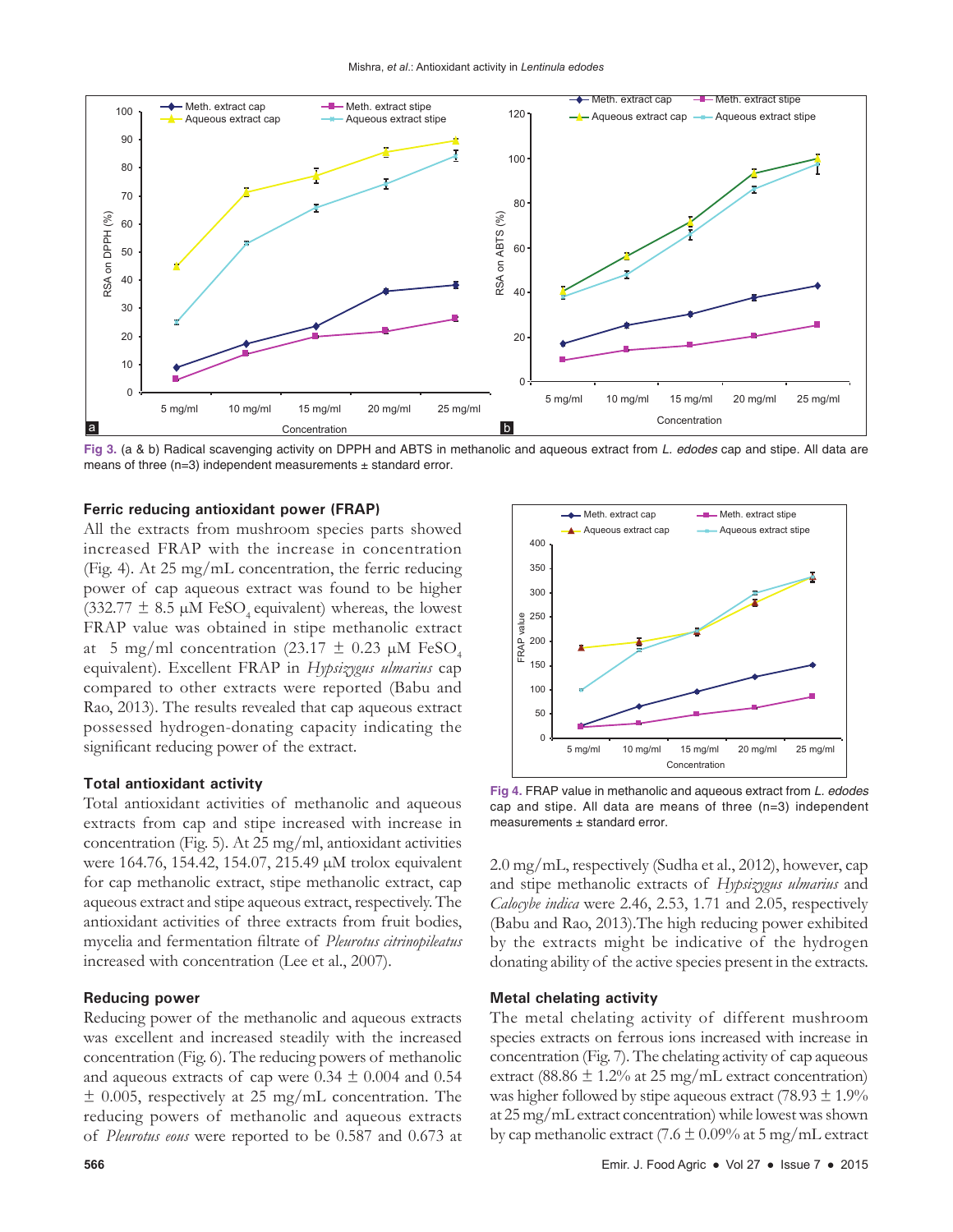![](_page_5_Figure_1.jpeg)

**Fig 5.** Total antioxidant activity in methanolic and aqueous extract from *L. edodes* cap and stipe. All data are means of three (n=3) independent measurements ± standard error.

![](_page_5_Figure_3.jpeg)

**Fig 6.** Reducing power in methanolic and aqueous extract from *L. edodes* cap and stipe. All data are means of three (n=3) independent measurements ± standard error.

![](_page_5_Figure_5.jpeg)

**Fig 7.** Metal chelating activity in methanolic and aqueous extract from *L. edodes* cap and stipe. All data are means of three (n=3) independent measurements  $\pm$  standard error.

concentration). Many workers also reported 75.6-92.6% chelating ability of *H. marmoreus* at 1~5 mg/mL (Lee et al., 2007). Chelating agent may serve as secondary anti-oxidants as they reduce redox potential and stabilize the oxidized forms of metal ions. Since ferrous ions are the most effective pro-oxidants in food system, the high ferrous ion chelating abilities of the extracts would be beneficial. This study could provide valuable information to support this two mushroom species as an excellent source of antioxidants in human diet.

#### **Multivariate analysis**

Principal Component Analysis (PCA) is a useful statistical technique which has found application in reduction of the original variables (total phenolics, condensed tannins, ascorbic acid content, total antioxidant activity, reducing power, FRAP, RSA on ABTS and DPPH, and metal chelating activity) in a smaller number of underlying variables (Principal Component) in order to reveal the interrelationships between the different variables and to find the optimum number of extracted principal components. The first principal component (PC1) accounted for 82.16% variability in the data set while second principal component (PC2) accounted for 16.57% variability. The principal component analysis (PCA) and their correlation are shown in Fig. 8. All parameters occupied the right side of the biplot and among the parameters the total antioxidant activity was observed on the right upper side of the biplot with high positive loading for both PC1 and PC2, while total polyphenols, RSA on ABTS and DPPH, ascorbic acid, reducing power, FRAP, metal chelating activity, condensed tannins were grouped together with slightly lesser positive loadings on the right side of the biplot. This suggests total antioxidant activity is having positive correlation with aqueous extract from stipe of *L. edodes*. PCA revealed that methanolic and aqueous extract from mushroom cap and stipe were grouped into four clusters (Fig.8). The first group consisting of aqueous extract from cap of *L. edodes*  showed strong positive correlation with both PC1 and PC2 while second group contained aqueous extract from cap was positively correlated with PC1 and negatively correlated with PC2. Third group was negatively correlated with both PC1 and PC2 having methanolic extract from stipe, however, fourth group contained methanolic extract from cap indicating high positive loading with PC2 and negative to PC1.

The results also showed that aqueous extract from cap contained higher total polyphenols, RSA on ABTS and DPPH, ascorbic acid, reducing power, FRAP, metal chelating activity, condensed tannins.

In the present investigation, we found that *Lentinula edodes* present antioxidant potential especially higher for cap. It appears that the cap is the material that most contributes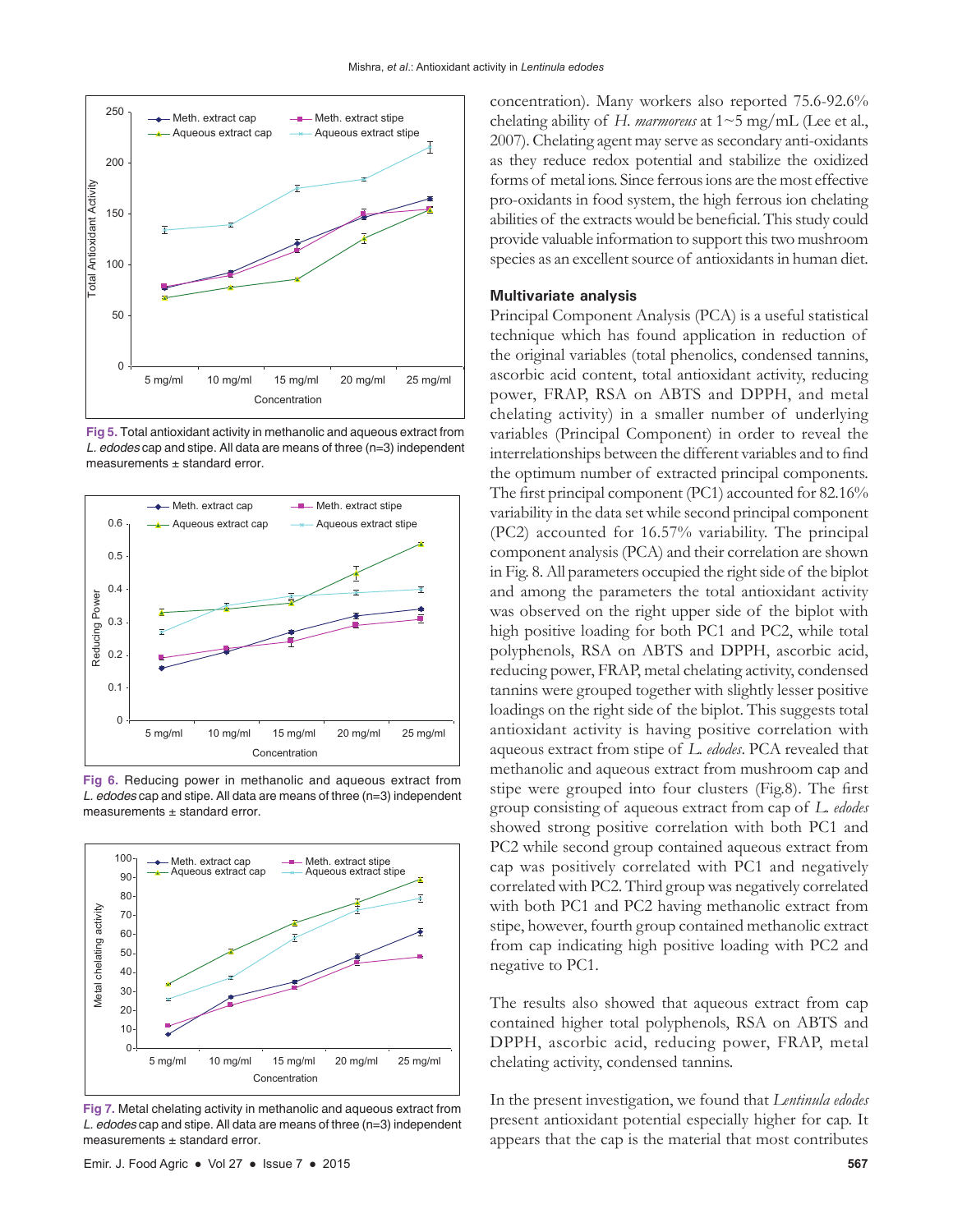![](_page_6_Figure_1.jpeg)

**Fig 8.** Multifactorial comparison of methanolic and aqueous extracts from cap and stipe of *L. edodes* and various parameters using principal component analysis (PCA).

to the antioxidant activity. The variety of compounds and the antioxidant potential revealed by the analyzed mushroom species contribute to the knowledge of this mushroom species of great consumption in India and possible beneficial effect for human health.

# **ACKNOWLEDGEMENT**

The authors are grateful to Nodal Officer, Horticulture Mission for North East and Himalayan States (HMNEH) MM-I and Indian Council of Agricultural Research (ICAR), Govt. of India for financial support to carry out this work.

#### **Author contributions**

K. K. M. made a major contribution in culture maintenance and cultivation of *Lentinula edodes*, sample preparation, manuscript writing, editing and finally communicating the article. R. S. P. carried out all the antioxidant activities determination, writing of biochemical part. J. C. B. facilitate to carry out the experiment, was involved in overall planning and supervision.

# **REFERENCES**

- Alam, N., K. N. Yoon, Y. J. Cha, J. H. Kim, K. R. Lee and T. S. Lee. 2011a. Appraisal of the antioxidant, phenolic compounds concentration, xanthine oxidase and tyrosinase inhibitory activities of *Pleurotus salmoneostramineus*. Afr. J. Agric. Res. 6: 1555-1563.
- Alam, N., K. N. Yoon, K. R. Lee, H. Y. Kim, P. G. Shin, C. J. Cheong, Y. B. Yoo, M. J. Shim, M. W. Lee and T. S. Lee. 2011b. Assessment of antioxidant and phenolic compound concentrations as well as xanthine oxidase and tyrosinase inhibitory properties of different extracts of *Pleurotus citrinopileatus* fruiting bodies. Mycobiology*.*  39: 12-19.
- Arnao, M. B., A. Cano and M. Acosta. 2001. The hydrophilic and lipophilic contribution to total antioxidant activity. Food Chem*.*  73: 239-244.
- Babu, D. R. and G. N. Rao. 2013. Antioxidant properties and electrochemical behaviour of cultivated commercial Indian

edible mushrooms. J. Food Sci. Tech. 50: 301-308.

- Barros, L., R. C. Calhelha, J. A. Vaz, I. C. F. Ferreira, P. Baptista and L. M. Estevinho. 2007. Antimicrobial activity and bioactive compounds of Portuguese wild edible mushrooms methanolic extracts. Eur. Food Res. Tech. 225: 151-156.
- Barros, L., S. Falcao, P. Baptista, C. Freire, M. Vilas-Boas and I. C. F. Ferreira. 2008. Antioxidant activity of *Agaricus* sp. mushroom by chemical, biochemical and electrochemical assays. Food Chem. 111: 61-66.
- Benzie, I. and J. Strain. 1996. The ferric reducing ability of plasma (FRAP) as a measure of antioxidant power: The FRAP assay*.*  Anal. Biochem. 239: 70-76.
- Brand-Williams, W., M. E. Cuvelier and C. Berset. 1995. Use of free radical method to evaluate antioxidant activity. Leb. Wissen. Tech. 28: 25-30.
- Dinis, T. C., V. M. Madeira and L. M. Almeida. 1994. Action of phenolic derivatives (acetaminophen, salicylate, and 5-amino salicylate) as inhibitors of membrane lipid peroxidation and as peroxyl radical scavengers. Arch. Biochem. Biophys. 315: 161-169.
- Ferreira, I. C. F., P. Baptista, M. Vilas-Boas and L. Barros. 2007. Freeradical scavenging capacity and reducing power of wild edible mushrooms from northeast Portugal: Individual cap and stipe activity. Food Chem. 100: 1511-1516.
- Huda-Faujan, N., A. Noriham, A. S. Norrakiah and A. S. Babji. 2009. Antioxidant activity in plants methanol extract containing phenolic compounds. Afr. J. Biotech. 8: 484-489.
- Lee, Y. L., G. W. Huang, Z. C. Liang and J. L. Mau. 2007. Antioxidant properties of three extracts from *Pleurotus citrinopileatus*. L. W. T. Food Sci. Technol. 40: 823-833.
- Leong, L. P. and G. Shui. 2002. An investigation of antioxidant capacity of fruits in Singapore markets. Food Chem. 76: 69-75.
- Mau, J. L., H. S. Lin and S. F. Song. 2002. Antioxidant properties of several specialty mushrooms. Food Res. Int. 35: 519-526.
- Mishra, K. K., R. S. Pal and R. Arunkumar. 2014. Antioxidant activities and bioactive compound determination from cap and stipe of specialty mushrooms *Calocybe indica* and *Pleurotus sajor-caju.*  Int. J. Med. Mushrooms*.* 6: 555-567.
- Mishra, K. K., R. S. Pal, R. Arunkumar, C. Chandrashekara, S. K. Jain and J. C. Bhatt. 2013. Antioxidant properties of different edible mushroom species and increased bioconversion efficiency of *Pleurotus eryngii* using locally available casing materials. Food Chem. 138: 1557-1563.
- Mishra, K. K. and K. P. S. Kushwaha. 2011. Evaluation of locally available agro-wastes for cultivation of medicinal mushroom